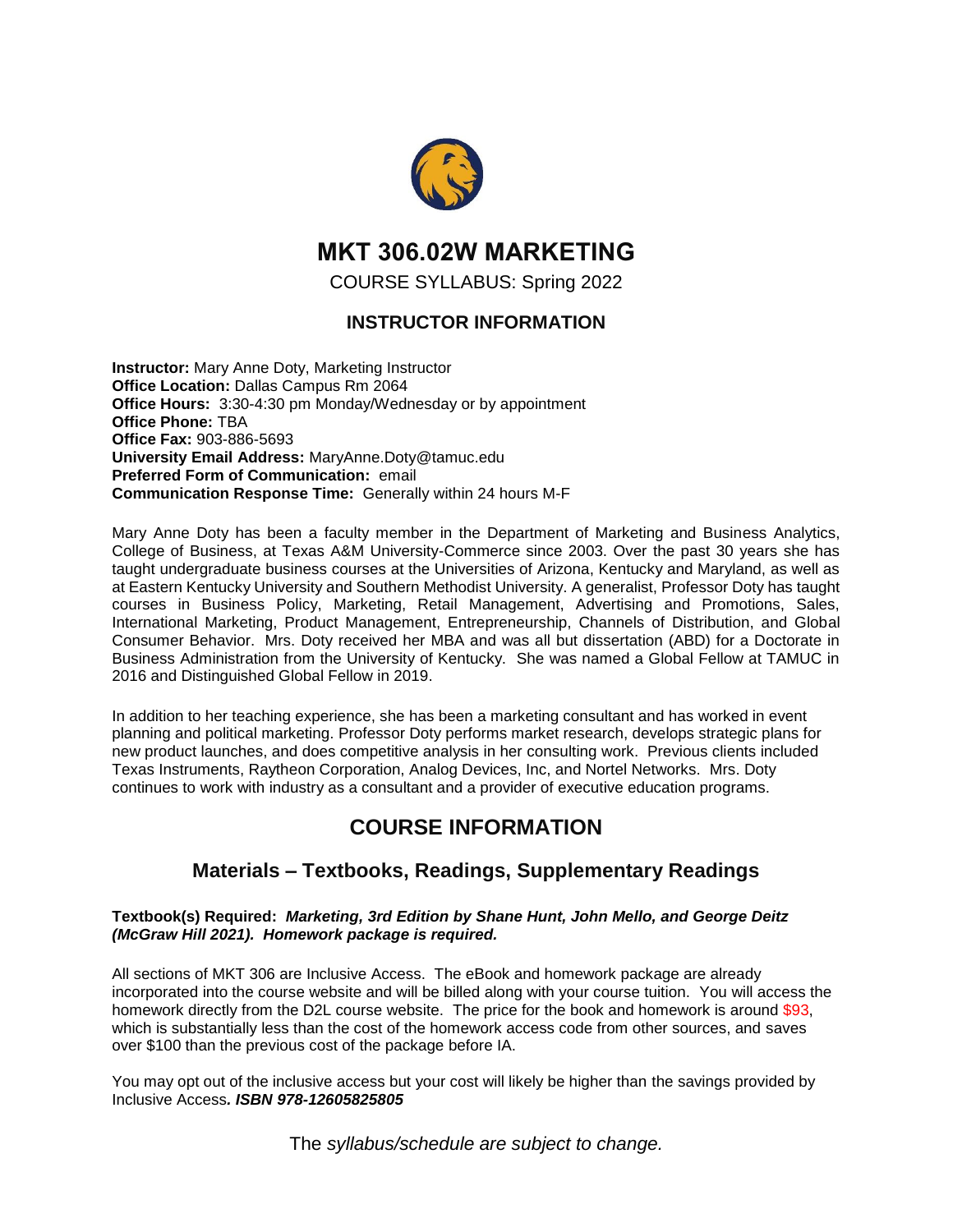*(Connect + ebook text)* If you want a paper copy (loose leaf) of the textbook in addition to the eBook, you can obtain it for an additional fee (around \$25) through the campus bookstore.



## **Course Description**

This course is an introduction to the concepts, principles, problems and applications of marketing. We will emphasize all functional areas and institutions of marketing including target marketing and positioning of products and organizations, consumer and organizational markets, product management, pricing, channels of distribution, marketing ethics, promotions, services and international marketing.

#### **Course Learning Outcomes**

 This course aims to improve student understanding of concepts, principles, problems and applications of marketing. After completing this course, students should be able to:

- 1. CO 1: Students will demonstrate an understanding of essential marketing terminology and concepts, including the marketing concept, market analysis and planning and the marketing mix.
- 2. CO 2: Students will apply essential marketing terminology and concepts to a personal branding assignment.
- 3. CO 3: Students will apply the market planning process to develop a strategic marketing plan.
- 4. CO 4: Students will work cooperatively on a team project.
- 5. CO 5: Describe the use of four key marketing analytics: Return on marketing investment (ROMI), revenue analysis, market share analysis, and profitability analysis.

### **SPECIAL NOTE REGARDING TAMUC PANDEMIC RESPONSE**

**"A&M-Commerce has not updated the COVID policy regarding on-campus classes for Dallas. This syllabus will be updated when a new policy is announced. Check for a revised syllabus before the first day of class.**

**This is an online class, so there shouldn't be any inconvenience with schedule changes due to the Pandemic. Students will access recorded lectures in D2L and participate in discussion and other activities via YouSeeU or Zoom at times announced.** 

## **COURSE REQUIREMENTS AND GRADING**

Final grades in this course will be based on the following scale:

- $A = 90\% 100\%$  900 points +
- $B = 80\% 89\%$  800 899 points
- $C = 70\% 79\%$  700 799 points
- $D = 60\% 69\%$  600 699 points
- $F = 59\%$  or Below  $599$  or fewer points

Total points Possible for Semester = 1000

| <b>Weights for Assessment</b>       |     |  |
|-------------------------------------|-----|--|
| Core Concept Quiz @ 50 pts          | 5%  |  |
| 3 Exams@ 150 pts each               | 45% |  |
| LearnSmart and Connect              | 20% |  |
| <b>Personal Branding Assignment</b> | 10% |  |
| <b>Team Marketing Plan</b>          | 20% |  |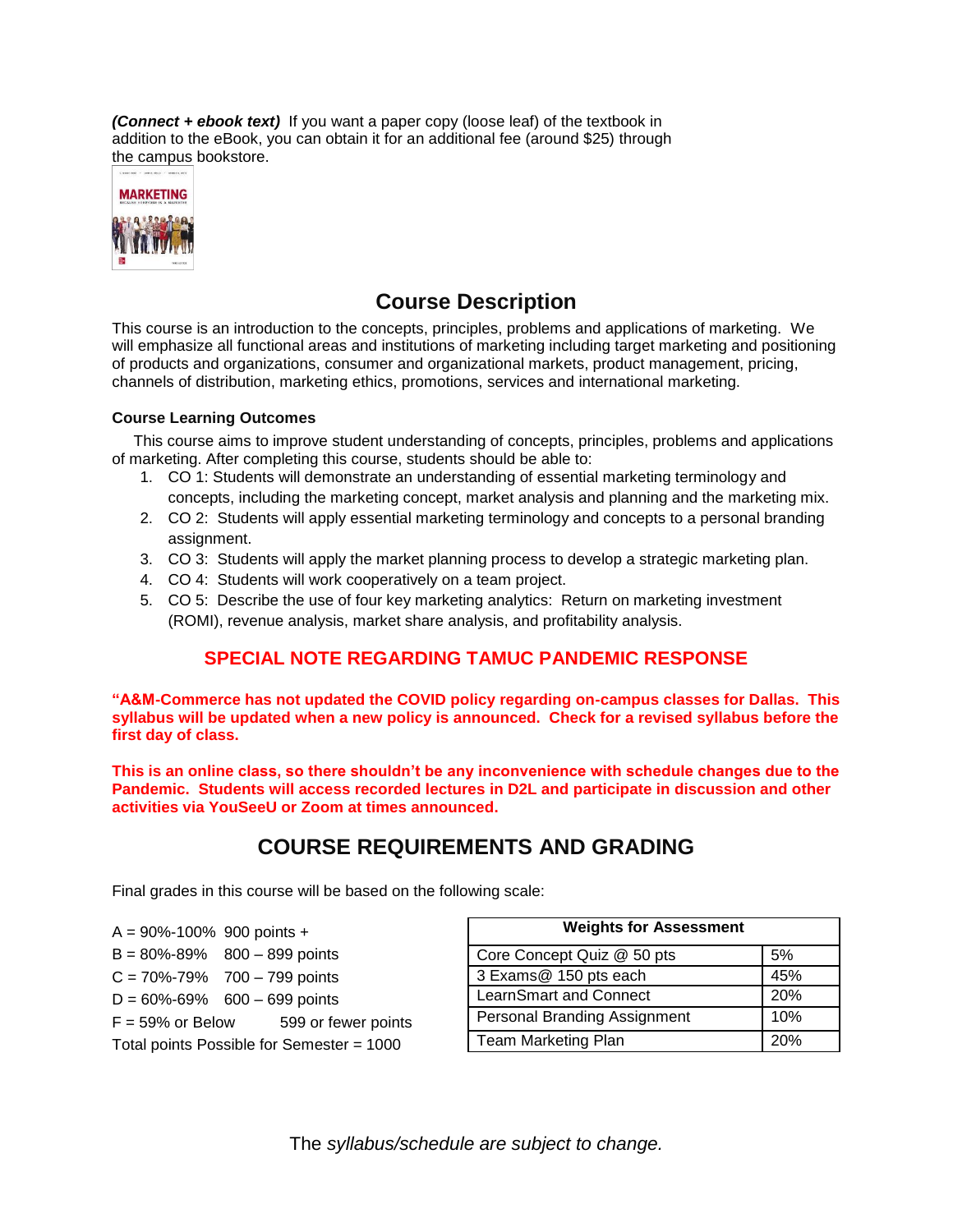### **Assessments**

### **Exams: (45% of total course grade)**

Closed book exams cover the required textbook reading and the content of the online lectures. Complete the exams online by accessing the D2L quiz tool.

Using your book or notes, or working with another student is considered cheating and is grounds for an F in the course. Exam I (CH 1-5) is on February 7-8; Exam II (CH 6-10) is on March 10-11. The final exam (CH 11-16) is on May 9-10 Grading is objective, based on terms, concepts and examples in the textbook. **Course Objective 1**

This course employs Proctorio, a proctoring service to ensure exam security. Proctorio relies upon an algorithm to flag suspicious behavior. Your instructor can review recorded testing sessions to determine if cheating has taken place. An exam should be a measure of a student's learning. Academic dishonesty diminishes a student's learning, and also devalues the learning of other students. It is unacceptable in an academic community. Proctorio software may be used during one or more exams. If you do not have a camera on your computer, the instructor will send you a link to purchase an external camera for approximately \$10, which must be ordered in advance of the exams.

### **Connect Homework Assignments (10% of total course grade)**

I'll assign interactive exercises for each chapter in the textbook. You will log into assignments through D2L under the section for Interactive. Grades for the 16 assignments will be averaged (dropping the lowest score), and are worth 10% of your grade. I strongly recommend that you read the chapter first, and then review the PowerPoint presentation before you attempt the assignment. Time management and meeting deadlines are important in the business world. Homework deadlines are not negotiable, so plan to set up reminders to avoid a zero. **Course Objective 5.** Also addresses COB Student Learning Objective 3: Students will be **analytical problem solvers** in business environments.

### **SmartBook Adaptive Learning System (10% of total course grade)**

For every chapter in the textbook, you are required to answer at least half the questions per chapter using SmartBook, (formerly known as LearnSmart) to get the full points on the assignment. These practice questions will give you immediate feedback on what you have learned from reading and lectures, and will also strengthen memory recall, improve course retention and boost grades. If you answer fewer than half the questions, your score will be reduced.

Both Connect and SmartBook will are objective-formatted questions. Your points will be weighted to equal 10% of your total grade or 100 pts each.

### **Assignments (30% of total course grade)**

An important part of this course is applying what you have learned to real examples. The **Personal Branding assignment** (due March 2) is **worth 100 points or 10% of your grade)**. **Course Objective 2**

The **team project is worth 20% of your grade and is due on May 2. Course Objectives 3 and 4.**  Also addresses COB Student Learning Objective 1b: Students will demonstrate proficiency in **written communications** by creating clear and well-structured business documents.

### **Core Concept Quiz: (5% of total class grade)**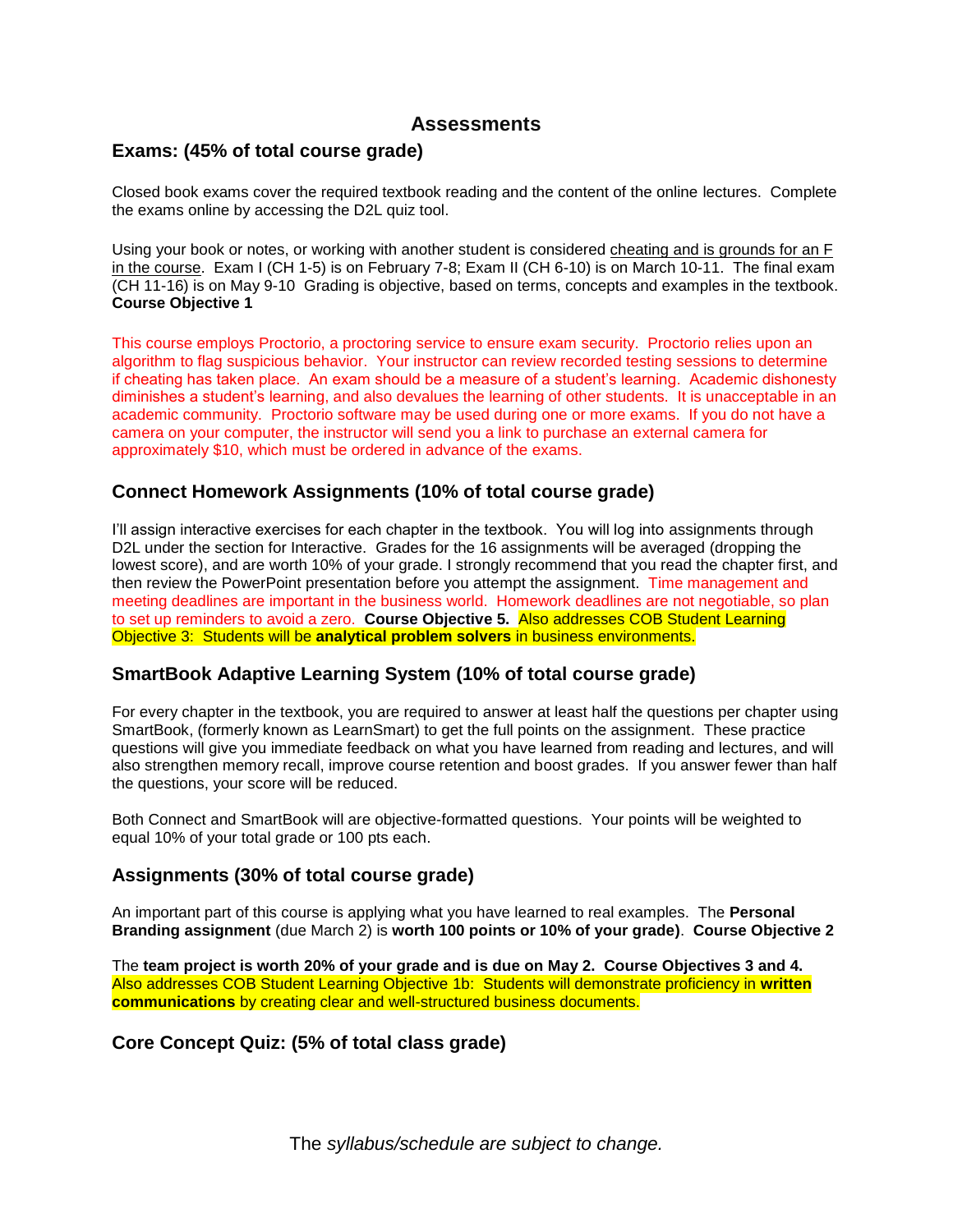The Core Concept Quiz consists of multiple-choice questions over key terms that will be covered in the textbook. I will give you a list of specific terms to study about 2 weeks before the quiz on Tuesday, April 19-Wednesday, April 20. **Course Objective 5**

# **TECHNOLOGY REQUIREMENTS**

#### **LMS**

All course sections offered by Texas A&M University-Commerce have a corresponding course shell in the myLeo Online Learning Management System (LMS). Below are technical requirements

LMS Requirements: <https://community.brightspace.com/s/article/Brightspace-Platform-Requirements>

LMS Browser Support: [https://documentation.brightspace.com/EN/brightspace/requirements/all/browser\\_support.htm](https://documentation.brightspace.com/EN/brightspace/requirements/all/browser_support.htm)

YouSeeU Virtual Classroom Requirements: <https://support.youseeu.com/hc/en-us/articles/115007031107-Basic-System-Requirements>

## **ACCESS AND NAVIGATION**

You will need your campus-wide ID (CWID) and password to log into the course. If you do not know your CWID or have forgotten your password, contact the Center for IT Excellence (CITE) at 903.468.6000 or [helpdesk@tamuc.edu](mailto:helpdesk@tamuc.edu)**.**

**Note:** Personal computer and internet connection problems do not excuse the requirement to complete all course work in a timely and satisfactory manner. Each student needs to have a backup method to deal with these inevitable problems. These methods might include the availability of a backup PC at home or work, the temporary use of a computer at a friend's home, the local library, office service companies, Starbucks, a TAMUC campus open computer lab, etc.

## **COMMUNICATION AND SUPPORT**

If you have any questions or are having difficulties with the course material, please contact your **Instructor** 

### **Technical Support**

If you are having technical difficulty with any part of Brightspace, please contact Brightspace Technical Support at 1-877-325-7778 or click on the **Live Chat** or click on the words "click here**"** to submit an issue via email.

<https://community.brightspace.com/support/s/contactsupport>

## **COURSE AND UNIVERSITY PROCEDURES/POLICIES**

#### **Course Specific Procedures/Policies**

**1.Put all deadlines in your planner/calendar/phone. Deadlines are very important in business and I expect you to keep up with them.**

**2.Because homework is worth 20% of your grade, there is no extra credit.**

The *syllabus/schedule are subject to change.*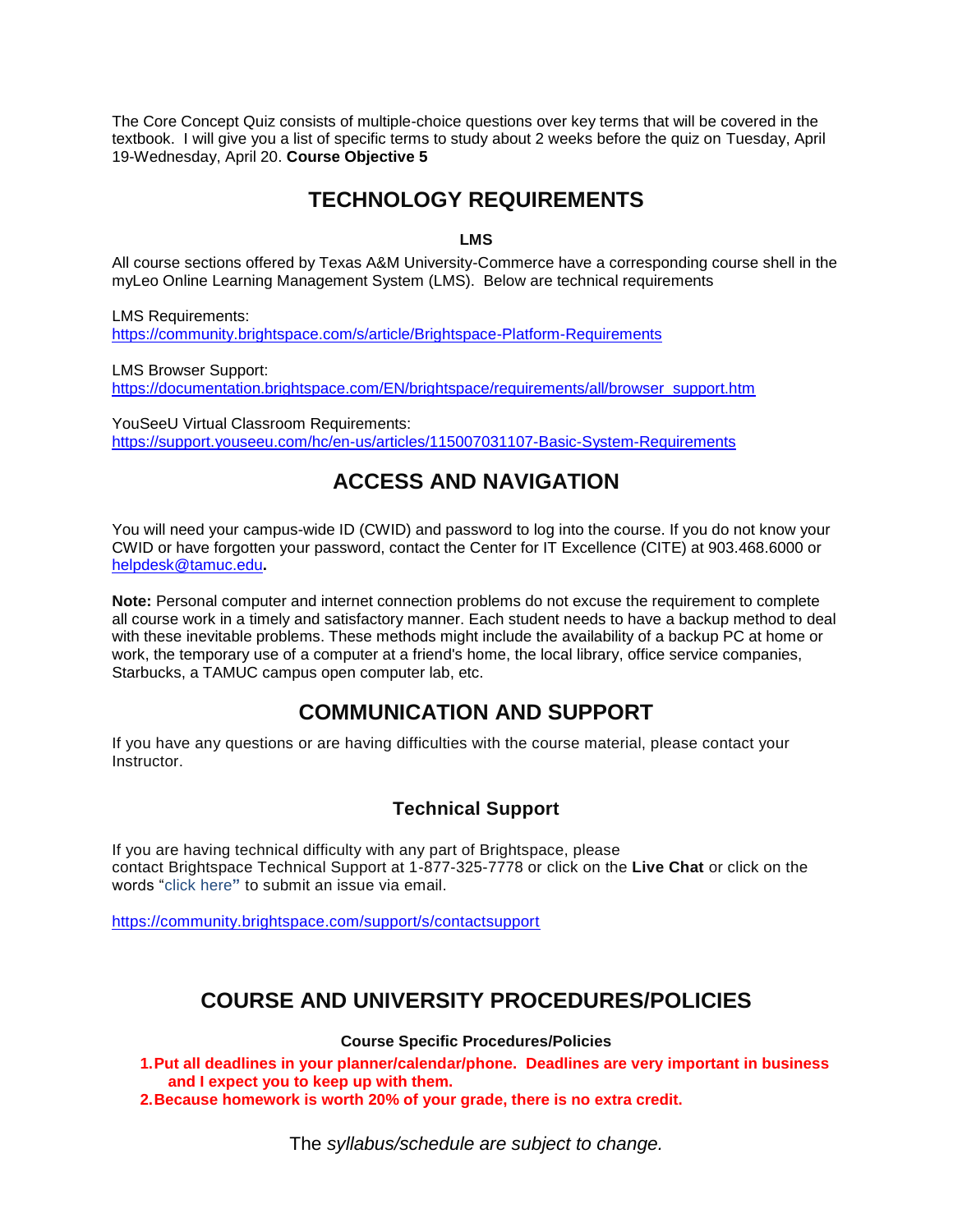#### **3.Be a contributing team member. Do your fair share and don't keep team members wondering if you're going to come through. Communicate. 4.Login at least every other day during the semester. Check emails daily.**

#### **Syllabus Change Policy**

The syllabus is a guide. Circumstances and events, such as student progress, may make it necessary for the instructor to modify the syllabus during the semester. Any changes made to the syllabus will be announced in advance.

## **University Specific Procedures**

#### **Student Conduct**

All students enrolled at the University shall follow the tenets of common decency and acceptable behavior conducive to a positive learning environment. The Code of Student Conduct is described in detail in the [Student Guidebook.](http://www.tamuc.edu/Admissions/oneStopShop/undergraduateAdmissions/studentGuidebook.aspx)

<http://www.tamuc.edu/Admissions/oneStopShop/undergraduateAdmissions/studentGuidebook.aspx>

Students should also consult the Rules of Netiquette for more information regarding how to interact with students in an online forum:<https://www.britannica.com/topic/netiquette>

## **TAMUC Attendance**

For more information about the attendance policy please visit the [Attendance](http://www.tamuc.edu/admissions/registrar/generalInformation/attendance.aspx) webpage and [Procedure](http://www.tamuc.edu/aboutUs/policiesProceduresStandardsStatements/rulesProcedures/13students/academic/13.99.99.R0.01.pdf)  [13.99.99.R0.01.](http://www.tamuc.edu/aboutUs/policiesProceduresStandardsStatements/rulesProcedures/13students/academic/13.99.99.R0.01.pdf)

<http://www.tamuc.edu/admissions/registrar/generalInformation/attendance.aspx>

[http://www.tamuc.edu/aboutUs/policiesProceduresStandardsStatements/rulesProcedures/13students/aca](http://www.tamuc.edu/aboutUs/policiesProceduresStandardsStatements/rulesProcedures/13students/academic/13.99.99.R0.01.pdf) [demic/13.99.99.R0.01.pdf](http://www.tamuc.edu/aboutUs/policiesProceduresStandardsStatements/rulesProcedures/13students/academic/13.99.99.R0.01.pdf)

# **Academic Integrity**

Students at Texas A&M University-Commerce are expected to maintain high standards of integrity and honesty in all of their scholastic work. For more details and the definition of academic dishonesty see the following procedures:

#### [Undergraduate Academic Dishonesty 13.99.99.R0.03](http://www.tamuc.edu/aboutUs/policiesProceduresStandardsStatements/rulesProcedures/13students/undergraduates/13.99.99.R0.03UndergraduateAcademicDishonesty.pdf)

[http://www.tamuc.edu/aboutUs/policiesProceduresStandardsStatements/rulesProcedures/13students/und](http://www.tamuc.edu/aboutUs/policiesProceduresStandardsStatements/rulesProcedures/13students/undergraduates/13.99.99.R0.03UndergraduateAcademicDishonesty.pdf) [ergraduates/13.99.99.R0.03UndergraduateAcademicDishonesty.pdf](http://www.tamuc.edu/aboutUs/policiesProceduresStandardsStatements/rulesProcedures/13students/undergraduates/13.99.99.R0.03UndergraduateAcademicDishonesty.pdf)

## **Students with Disabilities-- ADA Statement**

The Americans with Disabilities Act (ADA) is a federal anti-discrimination statute that provides comprehensive civil rights protection for persons with disabilities. Among other things, this legislation requires that all students with disabilities be guaranteed a learning environment that provides for reasonable accommodation of their disabilities. If you have a disability requiring an accommodation, please contact:

#### **Office of Student Disability Resources and Services**

Texas A&M University-Commerce Waters Library- Room 162 Phone (903) 886-5150 or (903) 886-5835 Fax (903) 468-8148 Email: [studentdisabilityservices@tamuc.edu](mailto:studentdisabilityservices@tamuc.edu) Website: [Office of Student Disability Resources and Services](http://www.tamuc.edu/campusLife/campusServices/studentDisabilityResourcesAndServices/)

The *syllabus/schedule are subject to change.*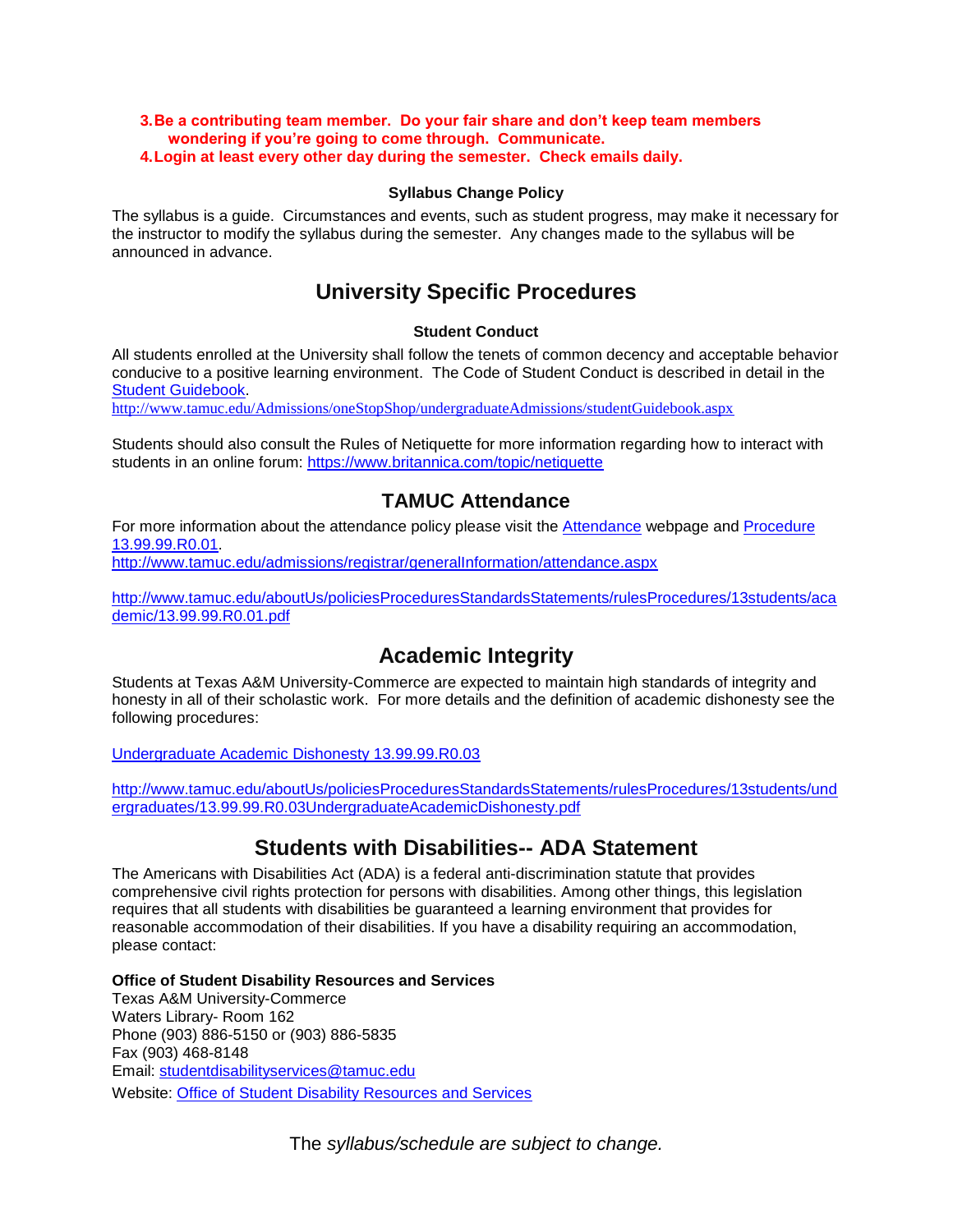<http://www.tamuc.edu/campusLife/campusServices/studentDisabilityResourcesAndServices/>

## **Nondiscrimination Notice**

Texas A&M University-Commerce will comply in the classroom, and in online courses, with all federal and state laws prohibiting discrimination and related retaliation on the basis of race, color, religion, sex, national origin, disability, age, genetic information or veteran status. Further, an environment free from discrimination on the basis of sexual orientation, gender identity, or gender expression will be maintained.

# **Campus Concealed Carry Statement**

Texas Senate Bill - 11 (Government Code 411.2031, et al.) authorizes the carrying of a concealed handgun in Texas A&M University-Commerce buildings only by persons who have been issued and are in possession of a Texas License to Carry a Handgun. Qualified law enforcement officers or those who are otherwise authorized to carry a concealed handgun in the State of Texas are also permitted to do so. Pursuant to Penal Code (PC) 46.035 and A&M-Commerce Rule 34.06.02.R1, license holders may not carry a concealed handgun in restricted locations.

For a list of locations, please refer to the [Carrying Concealed Handguns On Campus](http://www.tamuc.edu/aboutUs/policiesProceduresStandardsStatements/rulesProcedures/34SafetyOfEmployeesAndStudents/34.06.02.R1.pdf) document and/or consult your event organizer.

Web url:

[http://www.tamuc.edu/aboutUs/policiesProceduresStandardsStatements/rulesProcedures/34SafetyOfEm](http://www.tamuc.edu/aboutUs/policiesProceduresStandardsStatements/rulesProcedures/34SafetyOfEmployeesAndStudents/34.06.02.R1.pdf) [ployeesAndStudents/34.06.02.R1.pdf](http://www.tamuc.edu/aboutUs/policiesProceduresStandardsStatements/rulesProcedures/34SafetyOfEmployeesAndStudents/34.06.02.R1.pdf)

Pursuant to PC 46.035, the open carrying of handguns is prohibited on all A&M-Commerce campuses. Report violations to the University Police Department at 903-886-5868 or 9-1-1.

| Week                                       | <b>Assignment</b>                                                               | <b>Assessment</b>                                                                   |
|--------------------------------------------|---------------------------------------------------------------------------------|-------------------------------------------------------------------------------------|
| Week $1 -$ January 12-16                   | CH 1: Why Marketing Matters                                                     | Connect homework CH 1                                                               |
| Week 2 - January 13-23                     | CH 2: Strategic Planning                                                        | Connect homework CH 2                                                               |
| Week 3 - January 24-30                     | CH 3: Global Environment<br>CH 4: Consumer Behavior                             | Connect homework CH 3 and 4                                                         |
| Week 4 -Jan 31 - February<br>6             | CH 5: Marketing Research                                                        | Connect homework for CH 5                                                           |
| Week $5 -$ February 7-13                   | CH 6: Product Development<br>Speaker on Career Develop.                         | Exam 1 on February 7-8<br>Connect homework CH 6                                     |
| Week 6 - February 14-20                    | CH 7: Segmentation, Targeting<br>and Positioning<br>Begin Personal Brand Assign | Connect homework CH <sub>7</sub>                                                    |
| Week 7 - February 21-27                    | CH 8: Promotional Strategies                                                    | Connect homework CH 8                                                               |
| Week $8 -$ Feb $28 -$ March 6              | CH 9: Personal Selling                                                          | <b>Personal Brand assignment</b><br>due Wednesday, March 2<br>Connect homework CH 9 |
| Week $9 -$ March 7-13                      | CH 10: Supply Chain and<br>Logistics Management                                 | Connect homework CH 10<br>Exam 2 on March 10-11                                     |
| <b>Spring Break:</b><br><b>March 14-20</b> |                                                                                 |                                                                                     |
| Week 10 - March 21-27                      | CH 11: Pricing                                                                  | <b>Connect Homework CH 11</b>                                                       |

## **COURSE OUTLINE / CALENDAR**